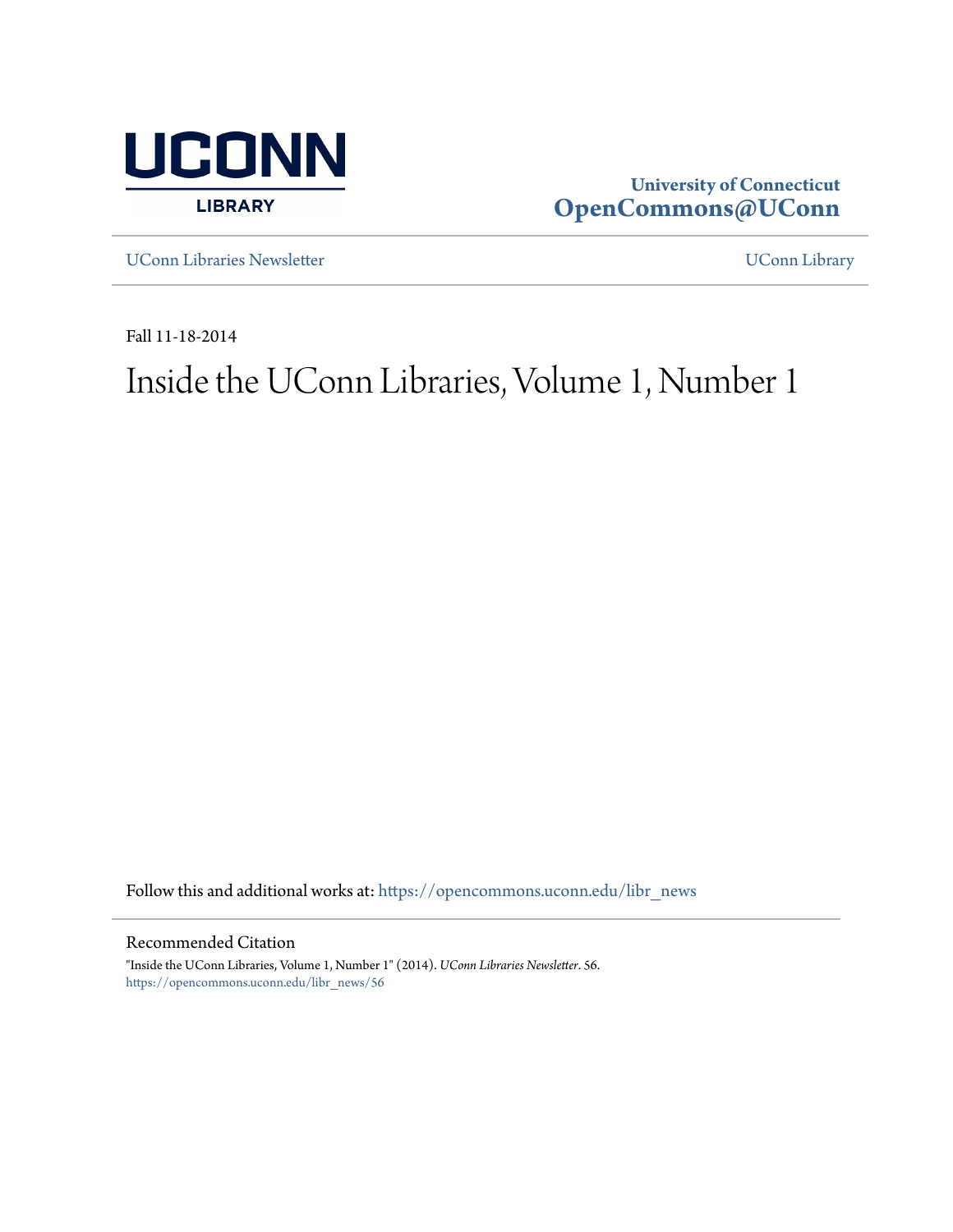# Conn Libraries Inside the

News from the University of Connecticut Libraries



# J.W. "Jack" Swanberg

On Track with an Eminent Railroad Historian, Collector, and Donor

The the r contending in the 1990s with the many issues facing the safe and punctual operation of

donor spotlight Connecticut's heavily used Metro-North commuter rail service in New Haven, writing a definitive history of the New Haven Railroad – a volume coveted by historians and collectors alike - or traveling aboard classic steam trains in exotic locations, J. W. "Jack" Swanberg has done it all.

He recalls a 1994 British charter trip into Pakistan's Khyber Pass, almost to the Afghan border, as being particularly

memorable. "Using British-built steam locomotives, we had a carload of Pakistani Army soldiers with us for security, although even they would not let us stop the

train in areas that they deemed unsafe. Not a luxury train at all, but the mountain scenery was fantastic. Our base of operations was Peshawar, a Bin Laden stronghold where you certainly wouldn't go today."

Clearly an adventurer, Swanberg's love of trains took hold when he was a toddler. During his life, he has indulged that early fascination by taking rail trips throughout the world, while simultaneously enjoying a 38-year career in railroad management. He began as a locomotive fireman shortly after his graduation from Hartford's Trinity College, and ended as Lead Trainmaster for Metro-North in 2000.

Since 2000, the Guilford, Connecticut resident has shared his time, energy, and expertise with Laura Smith,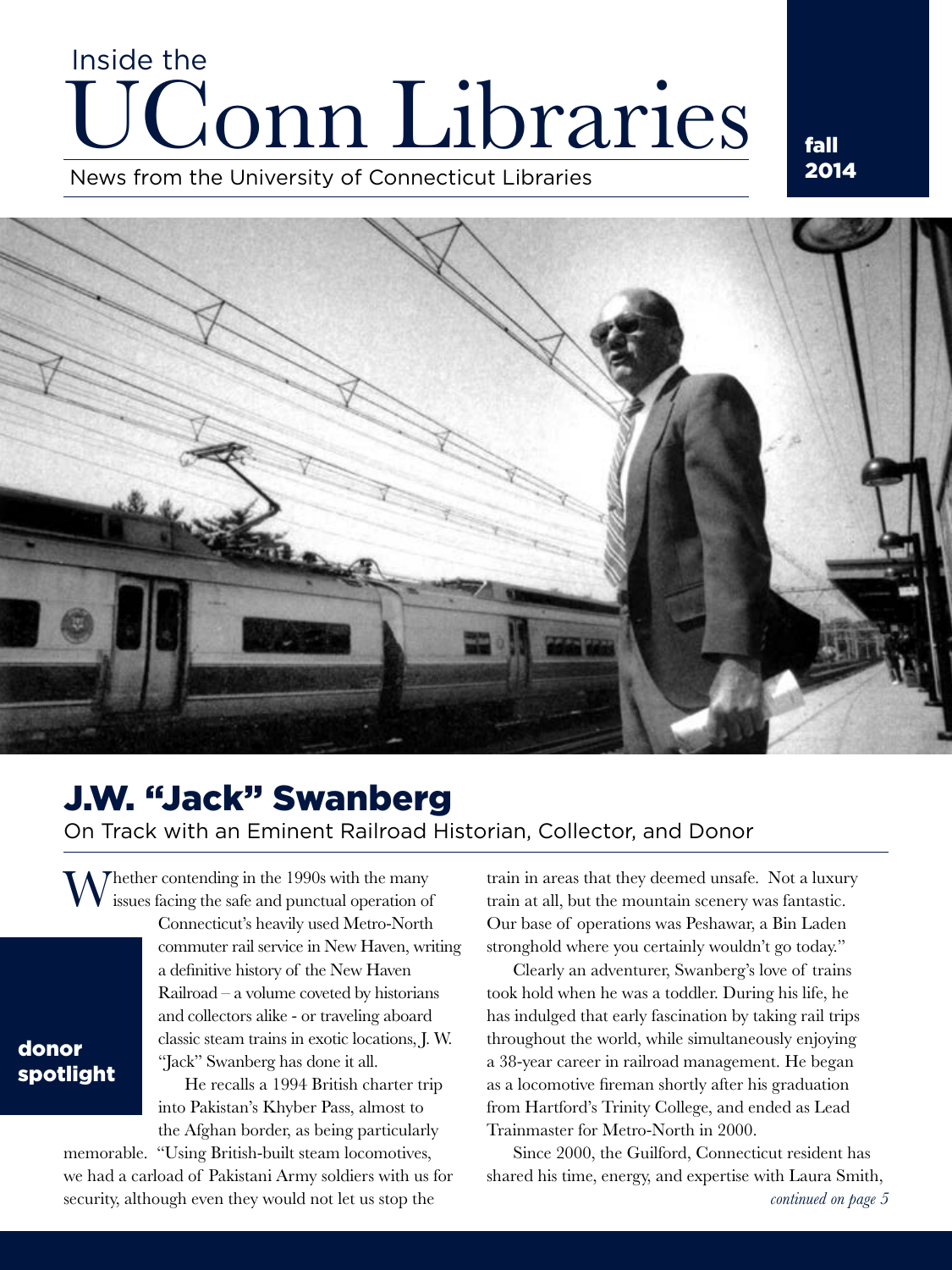"Great things are done by a series of small things brought together." - Vincent van Gogh

### Message from the Vice Provost Martha Bedard

Since my arrival a year ago, I have had the opportunity to meet the Smany talented people within the UConn Libraries – as well as the many amazing people outside of our walls – who are connected to us in very special and unique ways. And, as van Gogh's quote suggests, when all these individuals are brought together into a larger whole, great things happen!

This issue of *Inside the UConn Libraries* is a new beginning of sorts, replacing the *University of Connecticut Libraries* with a more focused look at you - the people behind who we are. By examining our newest collections and the generous donors who have made them possible, and then adding the users of these resources to the picture, we will tell the inside story behind the UConn Libraries.

In this inaugural issue you'll meet J.W. Swanberg, an eminent railroad historian and collector who has shared his rich collection and expertise with our Railroad History Archive, and, by extension, its many followers.

He joins Professor Emeritus Stanley L. Nash of the Hebrew Union College-Jewish Institute of Religion who donated his collection of more than 1,000 books on Hebrew and Israeli literature to us. His gift will provide a substantial working library for students specializing in Modern Hebrew literature and contemporary Israeli culture.

Our collections and resources only reach their full potential when they're used. We're therefore pleased to celebrate some of our users and the impressive work they do. Included in this issue is an update on a familiar face around here. UConn Professor Emeritus and noted historic landscape architect Rudy Favretti – whose work is in our own Archives & Special Collections as well as the Smithsonian's Archives of American Gardens and Landscapes – has departed from his work in historic landscapes and is now writing about Mansfield's history.

These new collections expand the resources we offer researchers and give us new reason to celebrate our stature as the Library of the State's flagship University!

To learn about the many things happening in Storrs and at our regional campus libraries, please visit: www.blogs.lib.uconn.edu.

# UCONN UNIVERSITY OF CONNECTICUT

UNIVERSITY LIBRARIES

#### Volume 1, Number 1

Inside the UConn Libraries is published throughout the academic year. If you do not wish to receive the newsletter, please contact Jean Nelson at jean.nelson@uconn.edu or (860) 486-6346.

Editor: Suzanne Zack

No State funds are used to publish this newsletter.

Cover Photo: J.W. "Jack" Swanberg, Metro-North Railroad at Old Greenwich, CT, May 2001.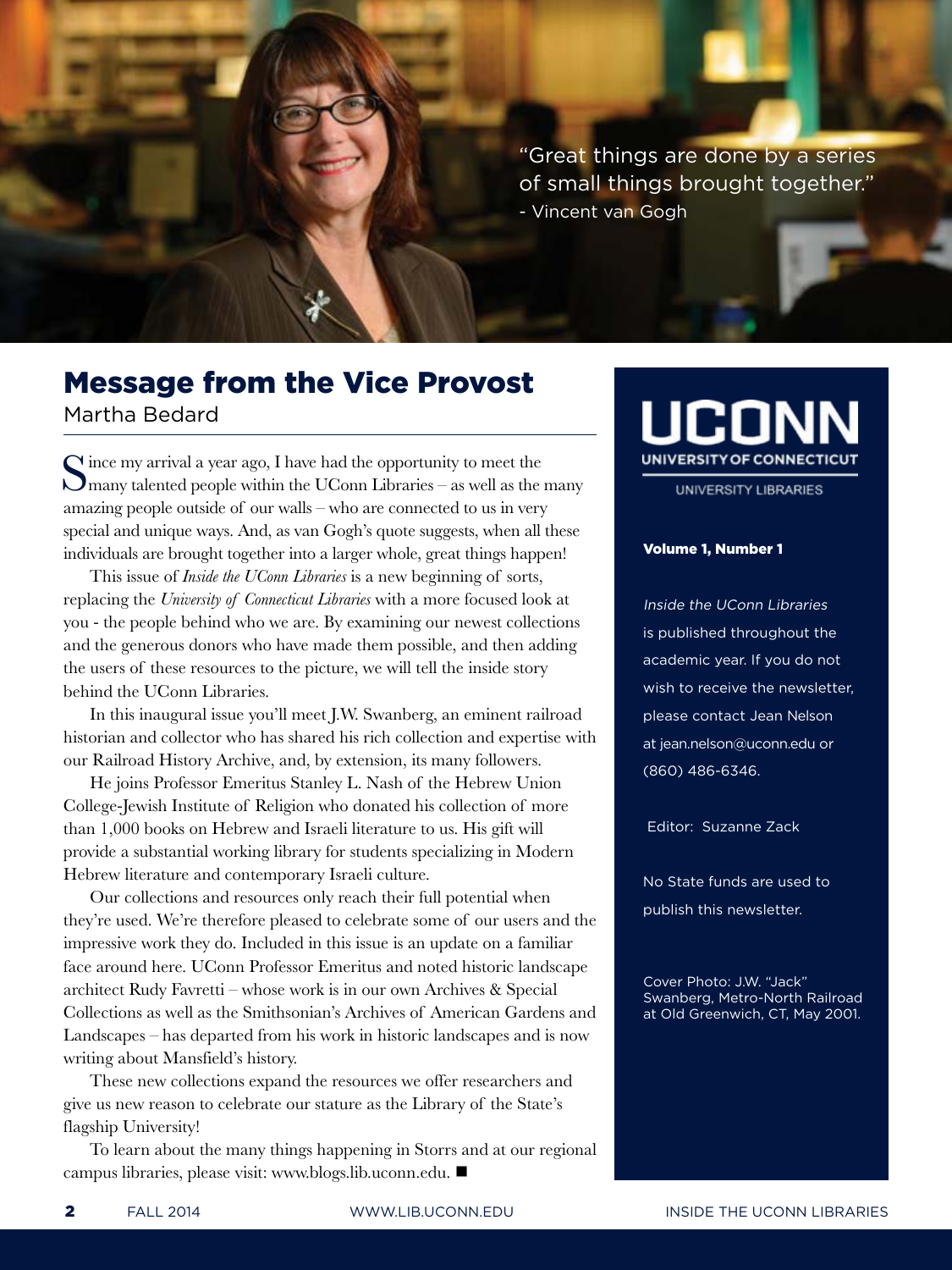### Professor Emeritus Rudy J. Favretti

Noted Historic Landscape Architect Has Sights on Mansfield's Past

### user spotlight

One might think that after teaching at UConn for 33 years, writing some 20 books and scores of journal articles on the historic restoration and preservation of landscapes, and creating master plans for such national landmarks as Jefferson's Monticello and Washington's Mount Vernon – not to mention having those plans placed in the Smithsonian Institution's Archives of American Gardens and Landscapes – Professor Emeritus Rudy J. Favretti, might be ready to sit back and rest on his proverbial laurels. That would be a reasonable assumption, if one didn't know him.

Blessed with an abundance of energy and a "planning gene," Favretti, 81, says much of his intellectual spadework has been done at the UConn Libraries.

"I use the library a lot - the art and history sections and interlibrary loan," he notes. I have found the staff in all of these sections extremely helpful, in general, and especially as I search for odd and obscure material that is not readily available. It's a great place!"

After earning his undergraduate degree from UConn in plant science, the Mystic, Connecticut native went on to earn advanced degrees in horticulture, landscape architecture, and regional planning from Cornell and the University of Massachusetts. At UConn, he served as an extension garden specialist and extension landscape architect from 1955–1975, and

taught landscape architecture here from the late 1960s to 1988, developing the accredited landscape architect program, retiring when he was 55. During his career, he completed about 700 individual and collaborative design, master planning, and preservation projects.

In 2011, no longer actively engaged in design work, he agreed to share his personal papers with the Smithsonian. There, one can find the lion's share of his research and work – 4,000 slides, drawings, and notes totaling some 27 linear feet. Having it housed there is a "huge honor," he says. Some of his work can also be found in UConn's Archives & Special Collections.

Favretti made the restoration and preservation of gardens and landscapes his life's work, appreciating not only their aesthetic value, but their value as a lens through which to view a person's life and times. Several years ago, he shifted his focus from gardens directly to people, specifically those who lived in Mansfield, his home for close to six decades. To date, he's written about Wormwood Hill (in concert with his friend and longtime resident of the area, veteran UConn administrator, the late Isabelle Atwood), Mansfield Four Corners, Mansfield Center (as co-author) and the



Gurleyville/Hanks Hill area, which is a tribute to his friends, fellow UConn faculty members, the late Annarie and Fred Cazel, Gurleyville residents themselves who had done some research on the area but who died before writing a book. The couple's bequest to the Mansfield Historical Society will allow more regional histories to be published.

Research for these histories, as well as for other undertakings including his keynote address in 2012 on the University's iconic "Great Lawn," has made Favretti a familiar sight in Archives & Special Collections and Homer Babbidge Library.

*continued on page 8*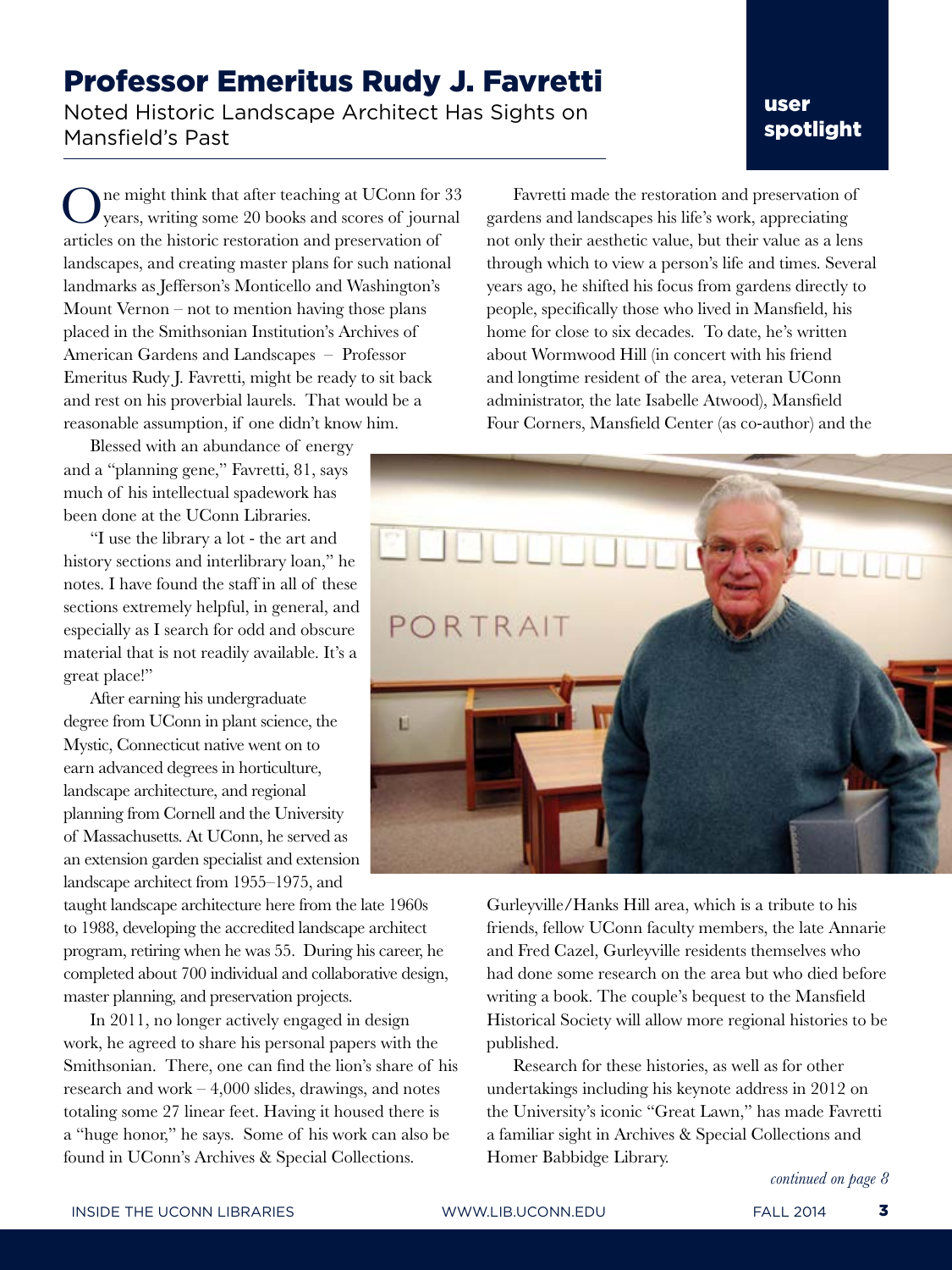

## Stanley L. Nash

Professor Emeritus Honors Libraries with Gift of Books on Hebrew and Israeli Literature

Then Stanley L. Nash was awarded an honorary degree from Hebrew Union College-Jewish Institute of Religion, an institution where he had taught Hebrew and Modern Israeli literature for 34 years, he was described as a prolific author and conscientious teacher who had given his students precious insights and an understanding of Zionism through the prism of Hebrew literature. Although Nash retired from teaching there in 2012, he will continue to shape the insights of students and researchers, only now here at UConn through the donation of more than 1,000 books from his own collection to Homer Babbidge Library.

 "It is my hope that more students will specialize in modern Hebrew and reach a level where they can delve into the riches of the modern Hebrew Renaissance (1880-1920), the Second Aliyah (1904-1913), The Third Aliyah (1919-1930s), The Palmach Generation (1940s and 1950s), and the modern period," Nash said in commenting on his gift. "There is an intellectual dynamism peculiar to the academic and literary language in the original Hebrew that simply cannot be translated."

Dr. Nash received his B.A. from Columbia College, his Ph.D. from Columbia University's Department of Middle Eastern Languages and Cultures, and rabbinical ordination from the Jewish Theological Seminary of America. He now resides in New Jersey, where he continues his research.

Of the focus of his gift he says, "Hebrew and Israeli Literature reflect the drama of Zionism as a movement and an ethos in the rebirth and regeneration of the Jewish people." Dr. Nash's books will comprise a substantial working library for students specializing in Modern Hebrew literature and/or contemporary Israeli culture.

 "I donated a complete microfiche collection of the journal *Hashiloah* edited by Ahad Haam and the shortlived but significant journal *Behinot* edited by Shlomo

Tzemach. By the time I am ready to relinquish all of the books presently on my shelves, UConn will have an exhaustive collection of the works of M.Y. Berdyczewski, Uri Tzvi Greenberg, Aharon Appelfeld, Shay Agnon, Amos Oz, Natan Alterman, Natan Shaham, Moshe Shamir, S. Yizhar, A. B.



Yehoshua, David Grossman and many others. I also will have donated a substantial number of important critical studies dealing with these authors."

Interestingly, one of Nash's former students now teaches at UConn. "When I was a student and Dr. Nash was my teacher, he let me learn," recalls Susan Einbinder, Professor of Hebrew & Judaic Studies and Comparative Literature in the Center for Judaic Studies and Contemporary Jewish Life, and in the Department of Literatures, Cultures, and Languages. "By that I mean that he recognized that I loved Hebrew literature, and he gave generously of his time and his own learning. He offered his vast knowledge of medieval and Modern Hebrew literature, but especially his mastery of the modern corpus, and he encouraged me to read and study and write. Dr. Nash is a scholar of great

*continued on page 5*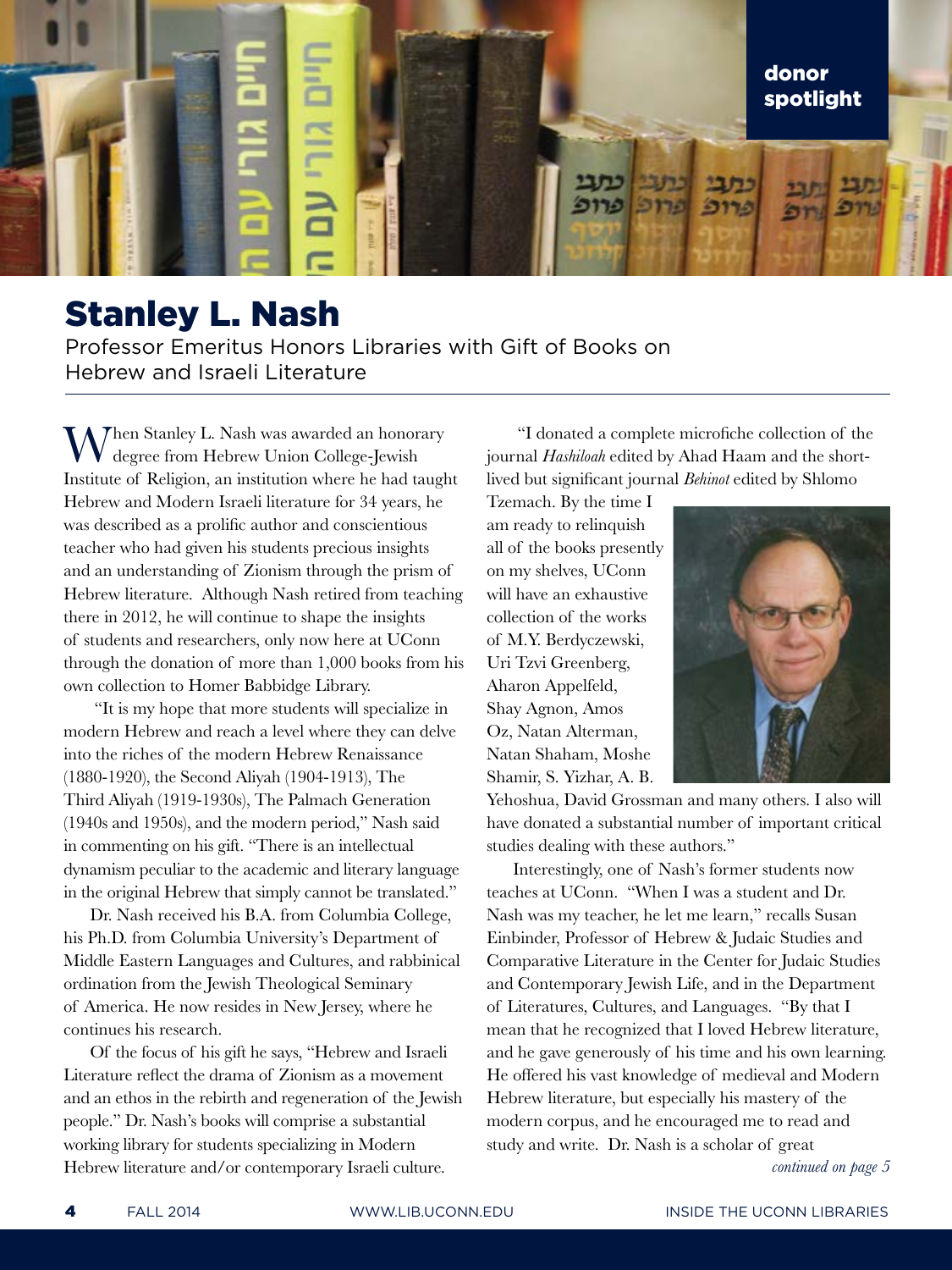#### *continued from page 4*

erudition and great humility, and it was a privilege to be his student. Now, many years later, I personally, and UConn's future students and scholars, benefit from his extraordinary and quiet generosity once more. I am very grateful to my teacher for the gift of his library, which is a rich testament to the depth and range of his devotion to Modern Hebrew literature and to questions of Jewish meaning and culture that are what Judaic Studies is about. And I am very moved by the gesture and lack of fanfare

that characterize such a generous gift, which greatly enriches the holdings of the UConn collection and makes it possible for us to study, teach and keep learning – which is what we are here to do, " Einbinder noted.

Sandy Gallup, the Library's Liaison to Judaic Studies, also expressed deep gratitude for Dr. Nash's gift. "It has enriched the Library's collections beyond measure and greatly expanded the resources that we can offer to scholars in our Judaic Studies programs."

#### *continued from page 1*

curator of UConn's Railroad History Archive. He recently bequeathed his rich collection to the Archive, which is being digitally scanned to catalogue and preserve it.

"Jack's collection is extraordinary and comprehensive, most particularly to the history of the New Haven Railroad and of railroads in New England, but more generally in showing the impact and importance of trains and train travel in the United States," Smith says. "It is no exaggeration to say that Jack's collection reminds us of the importance of the railroad in the making of America." To view his collection, go to: http://s.uconn. edu/2a7.

Railroads aren't the only thing firmly within Swanberg's grasp. He is knowledgeable about the defense of our country following four years of active service in U.S. Naval Aviation as an aerial transport navigator. He flew scores of missions worldwide, including many into Vietnam, and served another 25 years in the Reserve, retiring as a Captain.

Author of not only the notable *New Haven Power, 1838-1968: Steam, Diesel, Electric, MU's, Trolleys, Motor Cars, Buses & Boats,* a history of the locomotives and motive equipment of the New Haven Railroad published in 1988, the research for which is included in the donation, Swanberg

continues to share his knowledge and insights with readers of *Railroad History* (a publication of the Railway and Locomotive Historical Society), *Shoreliner* (a publication of the New Haven Railroad Historical and Technical Association), and other railroad history and enthusiast publications. Many photographs that he has taken and collected over his

voluminous historical records. All of this is now consolidated, so why should it be scattered once again? I know that UConn will archivally preserve my collection and will make it available to researchers indefinitely. Current authors, myself included, refer frequently to such collections, and I appreciate having my own collection being available for such



career with the railroad have been widely published, many by other railroad history authors.

Swanberg explains the rationale for his largesse this way: "Typically when a collector dies, his or her collection of photos, records, etc. goes to a dealer and is scattered by being sold off piecemeal, thus mostly becoming unavailable to future researchers," he says. "I've been collecting and accumulating photos going back into the 1800s for over 50 years myself, plus taking my own photos for just as long, plus collecting research in the future."

A regular visitor to the Railroad History Archive, Swanberg has applied his knowledge and helped Smith organize and describe materials in the collection, particularly photographs of New Haven Railroad steam and electric locomotive that were placed online in an early digital project.

"The UConn Libraries has benefited tremendously from our relationship with Jack, and we are honored to preserve his legacy as a historian, collector and creator of railroad history," Smith added.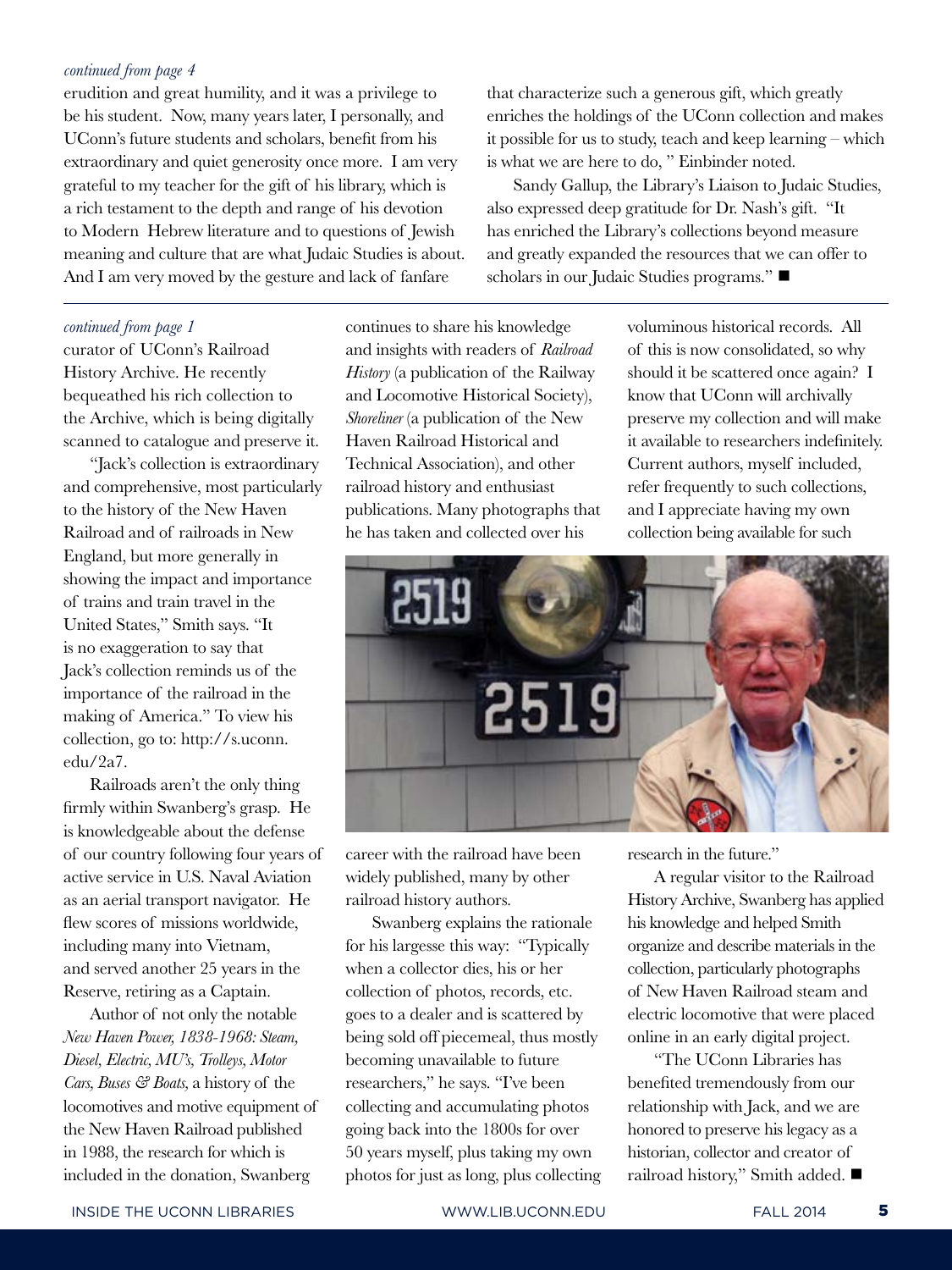### events Northeast Children's Literature Collection **Reception**



On August 2, friends of the Northeast Children's Literature Collection (NCLC), gathered at a reception, viewed new and notable acquisitions, and celebrated Mrs. Billie Levy's donation of Maurice Sendak materials to the collection.

Top right, clockwise: Co-hosted by Vice Provost Martha Bedard, left, and Mrs. Billie Levy. // Among the special items NCLC Curator Terri Goldich shared with guests was a signed copy of the Dali Alice Folio, Salvador Dali's 1969 illustrated version of the children's classic Alice's Adventures in Wonderland. // Bill Gray, center, is shown with a Martha the Hippo stuffed animal from James Marshall's George and Martha book series in the collection. // "Miss Billie," as she is fondly known, signs her Sendak materials over to the collection, adding to the thousands of items she previously donated.

Started in the 1960s when the Libraries acquired some 600 volumes of 19th and 20th-century children's books from author/illustrator Nonny Hogrogian, the NCLC has grown to include the best historical and contemporary children's books, book illustration, artwork, and research material.

## giving

### How to Give

We are grateful for your support of the Libraries and the role it plays in the teaching, learning, and research at the University of Connecticut.

Use the enclosed envelope.

Send your check to:

 The University of Connecticut Foundation, Inc. 2390 Alumni Drive Unit 3206 Storrs, CT 06269-3206

Make a secure donation online with your credit card at: www.foundation.uconn.edu

For more information about making a gift, please contact: Lauren Prause, (860) 486-1949. Thank you!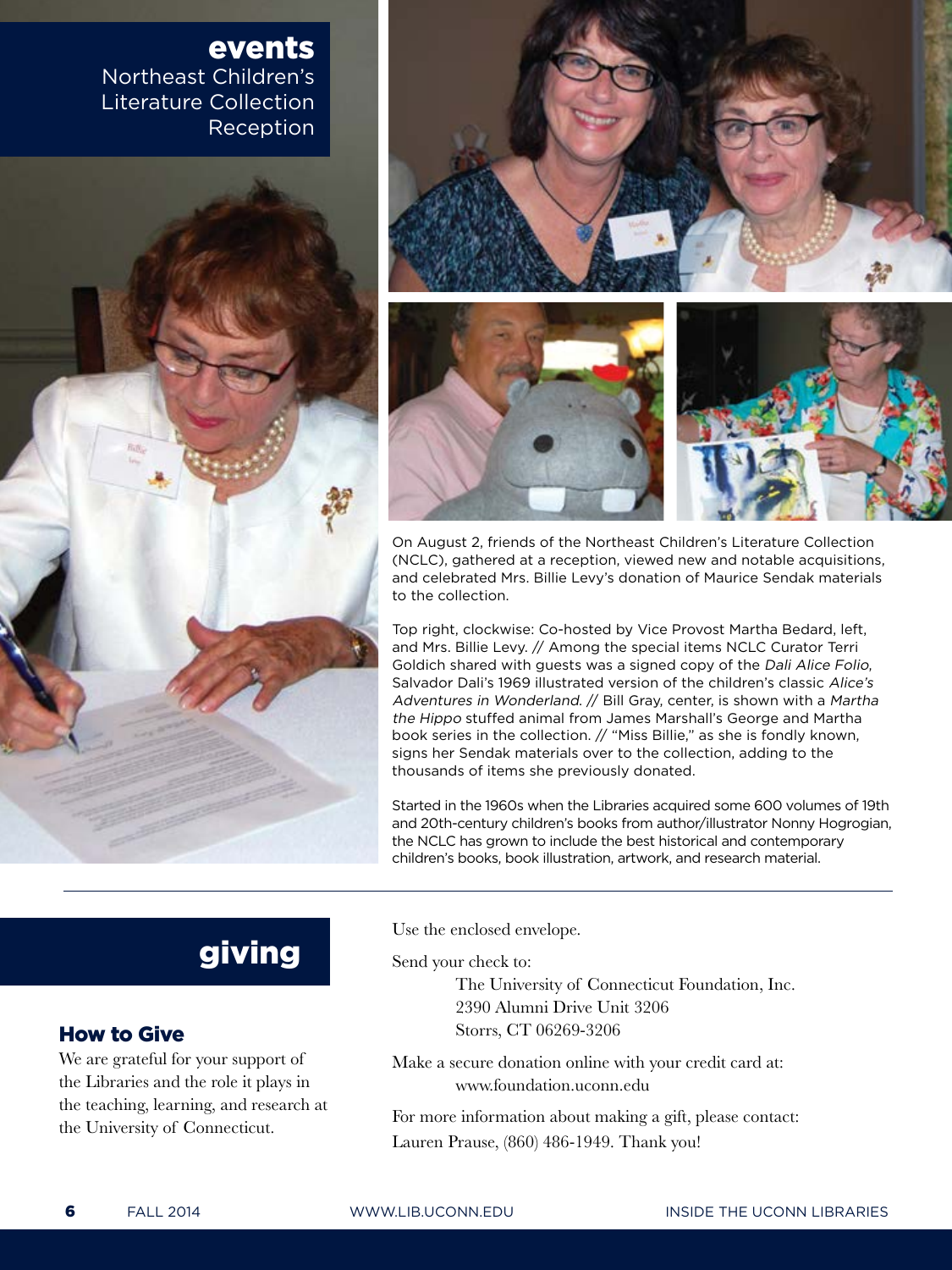### From Transylvania to Tolland: the Art of Liviu Cupceancu

Norman D. Stevens Gallery

Born in Romania, Liviu Cupceancu became interested in art at an early age influenced by his artistically inclined parents. While studying art in his spare time, he earned a degree in biology from the University of Bucharest. More than three decades ago, he left his country and came to Connecticut, where he applied his scientific and artistic abilities at the University of Connecticut in neurobiology research, contributing scientific illustrations and photographs to scientific journals. Today, the Tolland, Connecticut resident dedicates his time to his art, creating surreal acrylics, abstract oils, and wood and metal sculpture.

(L-R) Generations and sculpture Architecture by Liviu Cupceancu

### winter exhibits Nov. 10, 2014 - Feb. 20, 2015 Homer Babbidge Library



# Current Illustration and Photography from UConn's Faculty in Art and Art History

Gallery on the Plaza

Illustration – Cora Lynn Deibler, Alison Paul Photography – Janet Pritchard

Anatole Deibler (1863-1939) was the most famous French executioner of all time. He worked from 1885 until 1939, when executions were public spectacle, and when the infant media of photography and film turned him into something of a celebrity. In the graphic novel *Anatole Deibler: The Tale of Monsieur de Paris* UConn Professor of Illustration Cora Lynn Deibler showcases Deibler's unusual career made more intriguing by the speculation that they may be distant relatives.

Photography professor Janet Pritchard examines the relationship between nature and culture in her photographic project, *Yellowstone Dream: An American Love Story.* Drawing upon insights developed while a fellow at the American Antiquarian Society where she examined maps, personal stories, and expedition records, Pritchard reflects upon her own time spent in Wyoming, and how generations have invested the park with their own values since its founding in 1872.

(Top) Bison along the road in Lamar Valley, as seen from Yellowstone Association Institute bus. Photo by Janet Pritchard. (Bottom Right) Artwork from Anatole Deibler: The Tale of Monsieur de Paris by Cora Lynn Deibler. (Bottom Left) Advice From A Caterpillar by Alison Paul.

Opening Reception

Thursday, November 13 4-6 p.m.



C Fetching Photography 201